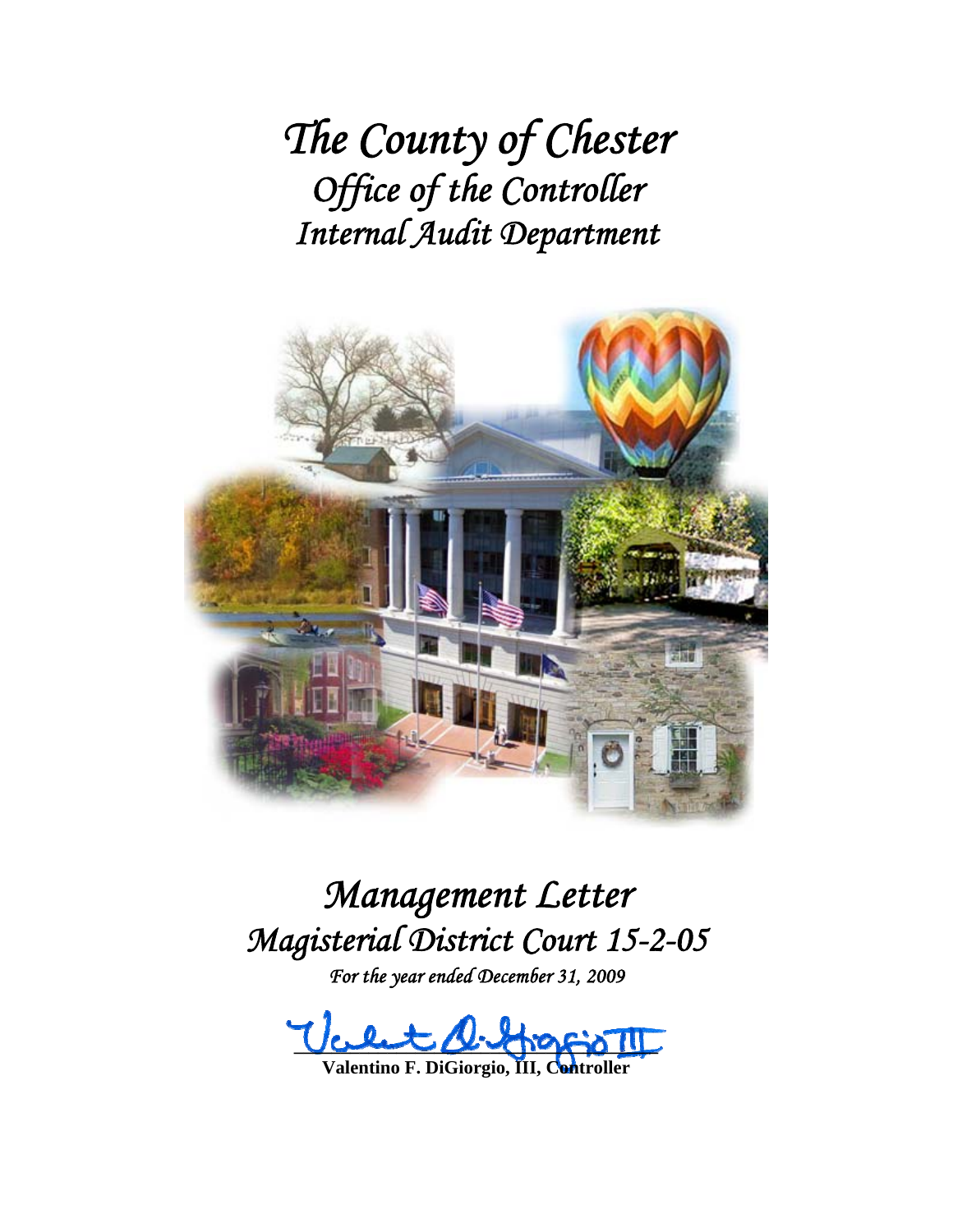## **To: Magisterial District Judge Chester F. Darlington**

## *Introduction*

On June 23, 2010, Internal Audit completed an audit of Magisterial District Court 15-2-05 (*District Court*). Gretchen W. Sohn, CIA, was the auditor-in-charge. Internal Audit is required by County Code to review district courts annually to ensure compliance with policies and procedures mandated by the Administrative Office of Pennsylvania Courts and/or District Justice Administration and to assess their overall internal control structure. The scope of our audit included a review of the following:

- Cash and Petty Cash
- Undisbursed Funds
- Cash Receipts
- Manual Receipts
- Cash Disbursements
- Voided Transactions
- Overall Compliance.

We conducted our audit in accordance with generally accepted auditing standards and standards applicable to financial audits contained in *Government Auditing Standards* published by the Comptroller of the United States. We have also issued our Independent Auditor's Report on Compliance and Internal Control over Financial Reporting concurrent with this Management Letter. Disclosures and other information in that Report (also dated June 23, 2010) should be considered in conjunction with this Management Letter.

## *Executive Summary*

The management and staff of the *District Court* are, in all material respects, in compliance with policies and procedures set forth by the Administrative Office of Pennsylvania Courts and directives imposed by District Justice Administration. Internal Audit did not identify any matters of a significant nature in the area of compliance or in the overall internal control structure. A minor finding involving compliance is included within this Management Letter.

We would like to thank the management and staff of the *District Court* for their cooperation and assistance during the course of this audit. We have provided herein a copy of our "Audit Findings" and "Recommendations" for your review and comment.

Please feel free to contact our office at (610) 344-6797 should you have any questions or concerns.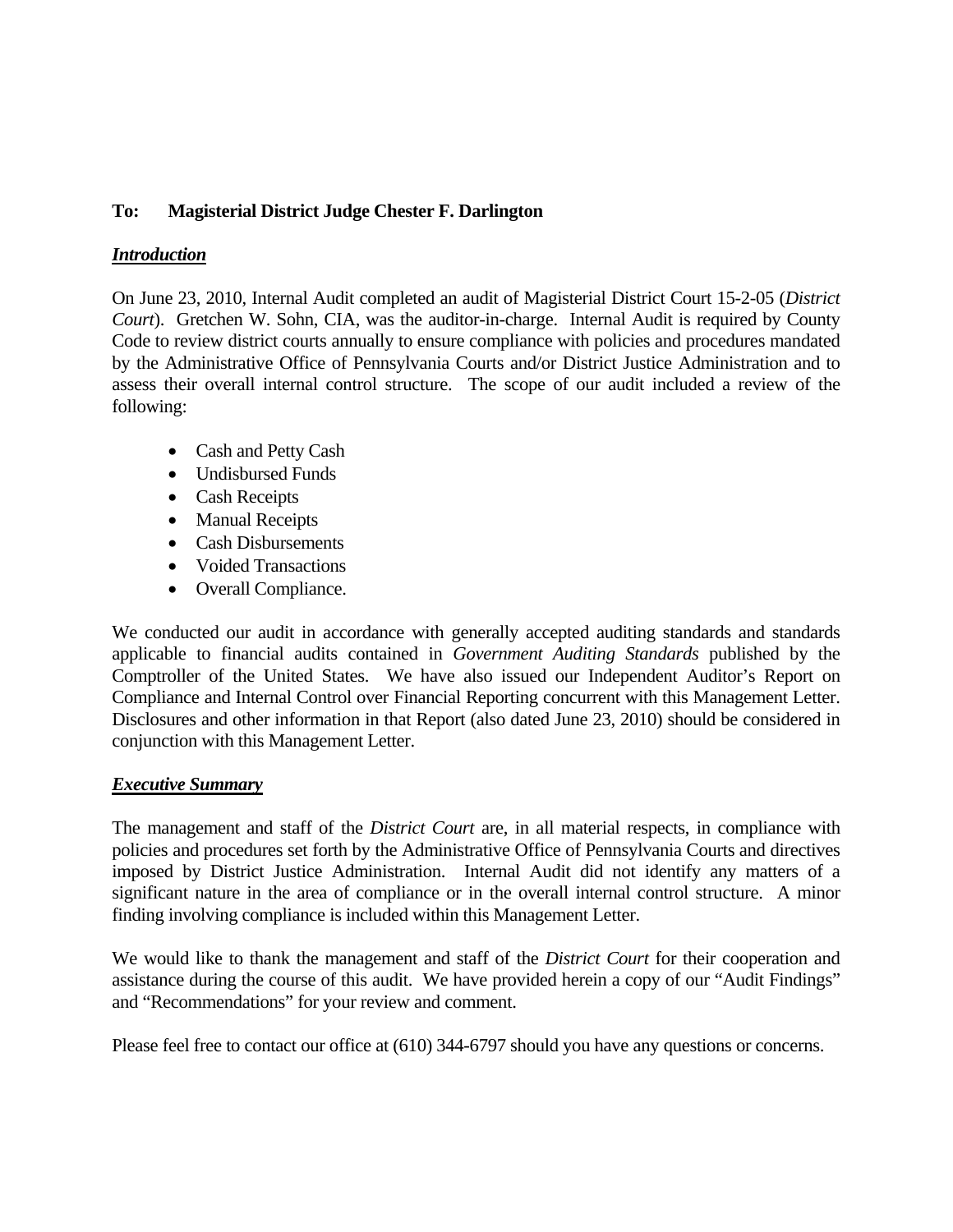## **COUNTY OF CHESTER**

# **MAGISTERIAL DISTRICT 15-2-05**

# **FINDINGS AND RECOMMENDATIONS**

## **FOR THE YEAR ENDED DECEMBER 31, 2009**

# **I. COMPLIANCE WITH POLICIES AND PROCEDURES**

In order to test compliance with all applicable policies and procedures, Internal Audit selected a statistical sample of 25 case files out of a total population of 6,408 case files created in 2009. In addition, we performed other related tests of cash receipts, cash disbursements, manual receipts, undisbursed funds, and voided transactions. Sample size for the tested areas was determined through a risk assessment analysis based on the results of the *District Court's* prior year audit and current year case load. We believe the results of our tests are representative of the entire population on the basis of accepted audit sampling principles.

## Finding 1: Overall Compliance

Internal Audit noted the following:

• In 1 instance, the warrant on a case was not recalled/reissued within 60 days.

## Recommendation

Internal Audit recommends that *District Court* management reemphasize to the staff the importance of adhering to the collection procedures as outlined in the District Justice Automated Office Clerical Procedures Manual.

## *Auditee Response*

*District Court management concurs with the finding and recommendation.*